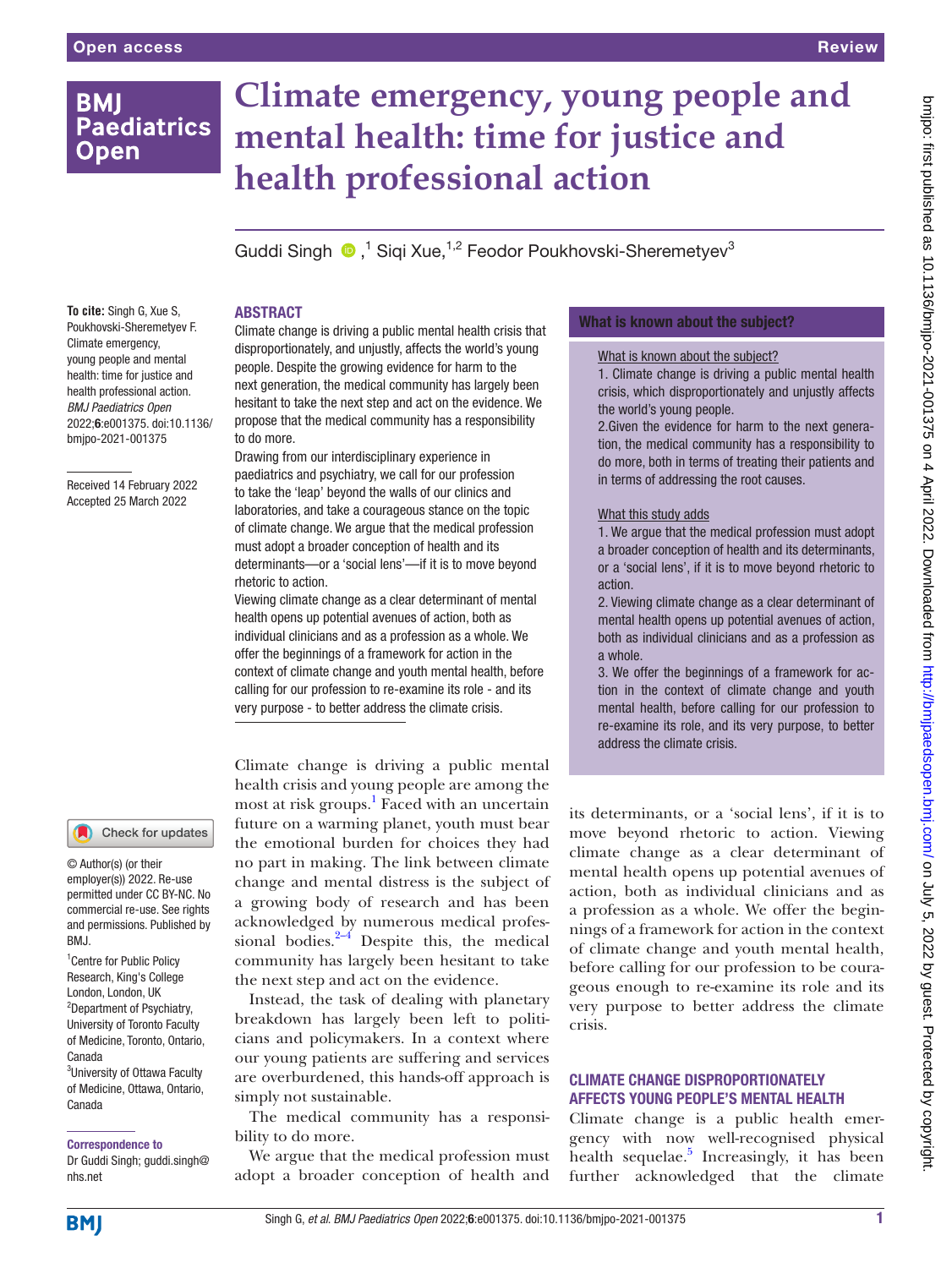crisis impacts population mental health in profound ways. [6](#page-3-2) The complexity of emotional responses—beyond sadness, anger, grief, fear and helplessness—have necessitated an entirely new vocabulary. Ecoanxiety or climate anxiety refers to the feelings associated with the awareness of looming environmental threats, while solastalgia describes the psychological pain from not being able to derive solace from one's home environment in the face of mounting crisis.[7 8](#page-3-3)

At the core of the climate justice movement is the idea that some populations are more likely to bear the burden of climate-related effects than others. Children and youth have been identified as one of the most vulnerable population groups amidst the climate crisis, and are being disproportionately impacted in regards to their mental health in particular ways. $169$ 

First, childhood and adolescence are critical life stages for brain development and psychological growth that necessitates stability and a sense of predictability regarding the future.<sup>1</sup> Young people today, however, are presented with an unprecedented planetary threat. In a 2020 Royal College of Psychiatrists survey of child and adolescent psychiatrists in the UK's National Health Service (NHS), almost 60% of the respondents had seen a patient who was 'distressed about environmental and ecological issues' in the past year. $10^{\circ}$  This prevailing climate distress likely contributes to and compounds with the prevalence of mental health conditions among young people worldwide. As youth mental health forms the foundation of future overall well-being, young people have been denied the guarantee of a safe environment crucial for a healthy start in life.

Second, it can be argued that those least responsible for the climate crisis are the most severely impacted by it. $311$ The vast majority (approximately 85%) of the world's young people reside in the Global South.<sup>12</sup> These lowerincome regions have contributed the least to greenhouse gas emissions, yet have been the most affected by climate change-related displacement and food and water insecurity. Further, they are home to the very same populations that have the least access to mental health and healthcare services as a result of systemic social disenfranchisement. The current climate crisis exacerbates existing global inequalities, and marginalised youth arguably bear one of the greatest burdens.

Finally, young people have little influence over a warming planet, depending instead on adults in positions of authority to take corrective measures. As such, youth are faced with a clear existential threat while being denied the agency to manage it. 'Not voiceless, but unheard' is a frequent reprise among the over one million youth activists who have rallied in support of Greta Thunberg's 'Fridays for Future' movement (also as known as the school climate strike movement), revealing a sentiment of dismissal and inability to participate in making decisions that affect their lives. $13$  The largest and most international survey of climate anxiety in young people to date shows a majority feels betrayed and abandoned by

governments, which are perceived as failing to respond to the climate crisis adequately.<sup>14</sup> In the words of clinical psychologist Thomas Doherty, many young people feel they are being kept 'climate hostage'.<sup>[15](#page-3-10)</sup>

#### WHAT DOES THIS MEAN FOR HEALTH PROFESSIONALS? A CALL FOR ACTION

While we wait for our political leaders to take necessary action, how should doctors and other health professionals respond to the climate crisis and the growing impact it is having on the mental health of children and young people?

Numerous recent articles have proposed therapeutic approaches to support patients presenting with climate anxiety.<sup>[16–18](#page-3-11)</sup> However, in addition to approaching our patients' distress from a clinically individual perspective, we argue that the medical community has a responsibility to do more. Specifically, from our respective positions of medical student, resident and consultant—and drawing from our interdisciplinary experience in paediatrics and psychiatry—we call for our profession to take the 'leap' beyond the walls of our clinics and laboratories, and take a courageous stance on the topic of climate change.

Medicine as a discipline traditionally prides itself in scientific objectivity, which carries with it implications of being ideology-free. However, the science of medicine cannot be separated from the sociocultural contexts within which it is researched and practised. Ignoring this social dimension has resulted in medicine historically overlooking the connection between illness and broader economic and political systems.

Given the scale of climate injustice exemplified by young people's experiences, such a neutral position is no longer tenable; the stakes are simply too high. In this sense, the climate crisis could be a turning point for our profession in truly acknowledging some of the macrolevel 'causes of the causes' of ill health.

#### THE 'SOCIAL LENS

Such a turn would compel us to adopt a wider 'social lens'—a perspective which recognises that individual patients are social beings engaged with and affected by complex systems. These wider social, economic and political systems exist above the traditionally defined 'social determinants of health' (eg, inequity, poverty), which we are taught to consider during our professional training. However, these macroscale systems are often so immersive that they appear normalised and are therefore difficult to reflect on. A social lens helps to reframe our roles and responsibilities as individual clinicians, and opens avenues for socially conscious professionalism and collective action.

In an exciting first step, organisations such as the British Medical Association, American Psychiatric Association have now recognised the important role doctors have in tackling climate change and promoting the public health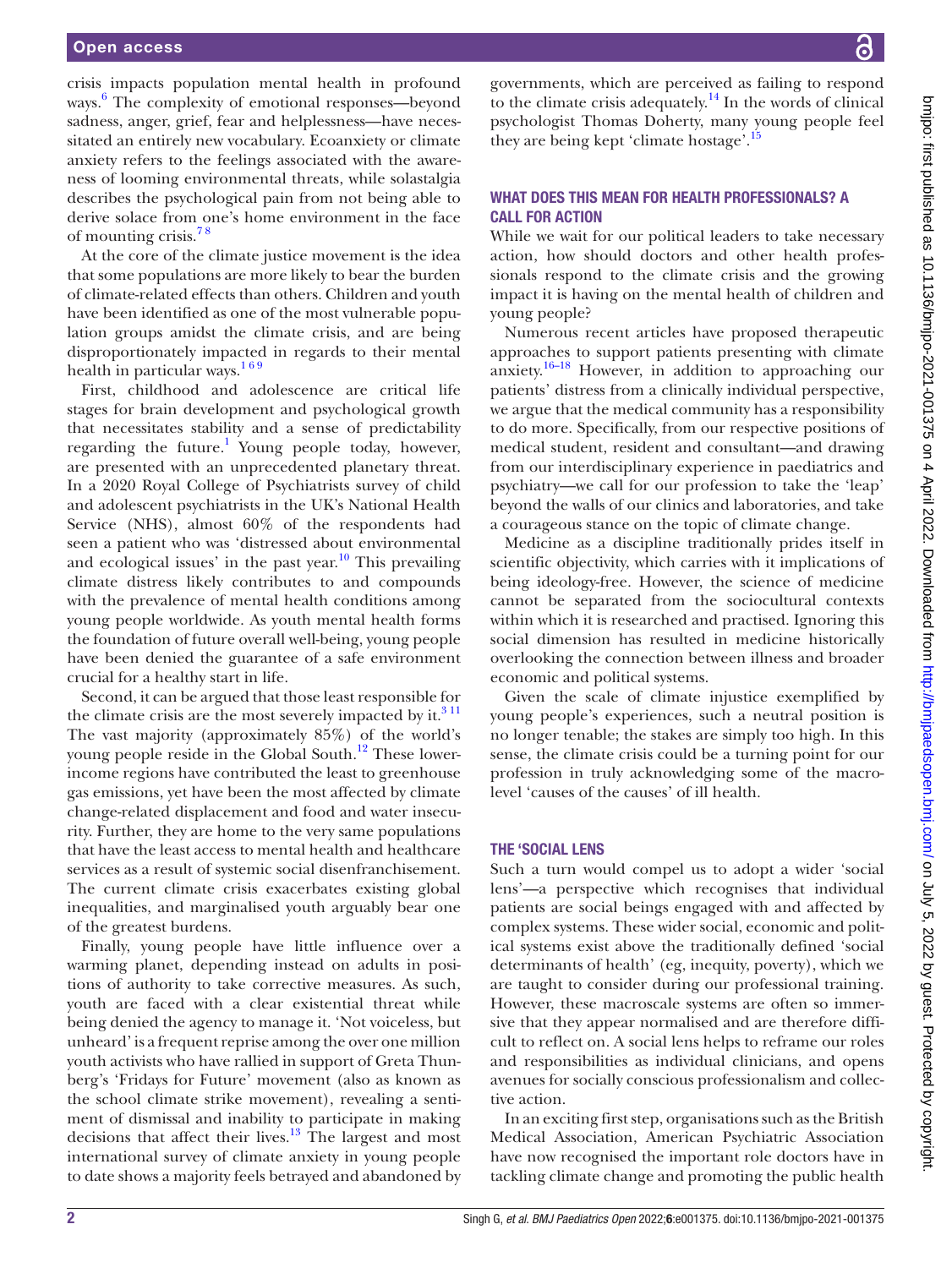<span id="page-2-0"></span>

| Physician action on mental health impacts of climate change on young people at different levels<br>Table 1 |                                                                                                                                                                                                                                                                                                                                                                                                                                                                                                                                                                                                                                                                                                                                                                                                                                                                                                                                                                                                                                                                                                                                                                                                                                                                                                                                                                                                                                                                                                                                                                                                                                                                                                                                                                                                                                                                                                                                                                                                                                                                                                                                                                                                                                                          |
|------------------------------------------------------------------------------------------------------------|----------------------------------------------------------------------------------------------------------------------------------------------------------------------------------------------------------------------------------------------------------------------------------------------------------------------------------------------------------------------------------------------------------------------------------------------------------------------------------------------------------------------------------------------------------------------------------------------------------------------------------------------------------------------------------------------------------------------------------------------------------------------------------------------------------------------------------------------------------------------------------------------------------------------------------------------------------------------------------------------------------------------------------------------------------------------------------------------------------------------------------------------------------------------------------------------------------------------------------------------------------------------------------------------------------------------------------------------------------------------------------------------------------------------------------------------------------------------------------------------------------------------------------------------------------------------------------------------------------------------------------------------------------------------------------------------------------------------------------------------------------------------------------------------------------------------------------------------------------------------------------------------------------------------------------------------------------------------------------------------------------------------------------------------------------------------------------------------------------------------------------------------------------------------------------------------------------------------------------------------------------|
| Level of<br>intervention                                                                                   | <b>Examples of intervention</b>                                                                                                                                                                                                                                                                                                                                                                                                                                                                                                                                                                                                                                                                                                                                                                                                                                                                                                                                                                                                                                                                                                                                                                                                                                                                                                                                                                                                                                                                                                                                                                                                                                                                                                                                                                                                                                                                                                                                                                                                                                                                                                                                                                                                                          |
| In the clinic                                                                                              | Take sensitive histories<br>Obtain a more comprehensive social history and be attuned to a young person's immediate environment and<br>larger social forces that shape it. Find time to read trusted sources of information on climate change and its wide-<br>ranging impacts. Provide opportunities to discuss these issues that may be worrying young people. Be prepared<br>to ask hard questions and hear hard answers. Invite young people to share their narratives-rather than solely<br>focusing on symptom checklists—and allow them to feel heard, validated and understood.<br>Reconsider the diagnosis<br>Formulate the young person's presenting difficulties in their situated social context. Reflect critically on what<br>defines a 'disorder', and what are the implications of providing a psychiatric diagnosis. Question whether an<br>unexamined practice would reinforce the medicalisation of a justifiable response, or risk turning societal issues<br>into personal ones. Keep count of the ecoanxiety-related clinical encounters to help make change at the next level<br>(see local services).<br>Referrals and social prescribing<br>Adopt the practice of social prescription, or facilitation of non-clinical activities that improve individuals' holistic<br>well-being. For example, spending time in nature as a family is one of the actions suggested by the RCPsych to<br>manage ecoanxiety for young people. Explore your local resources and develop social prescribing packages that<br>consciously encourage nature-oriented activities. Consider the cobenefit of climate action for both mental health<br>and the environment. Given that much of the climate distress is rooted in helplessness, consider referrals to both<br>activist groups and mental health supports.                                                                                                                                                                                                                                                                                                                                                                                                                               |
| Local services                                                                                             | Refocus local service provision<br>Health services are constantly undergoing transformation, and opportunities exist to help mitigate the effects of<br>climate change through this evolving process. Work with others-including stakeholders outside of the health<br>sector-to think about solutions at a community level. Examples include:<br>Share social prescribing pathways mentioned above. There also needs to be agreement and collaboration<br>among organisations<br>► Collect on-the-ground data and put a 'price tag' on how climate change consequences cost the local health<br>system. Discuss the impacts of climate change on young people's mental health and psychosocial well-being<br>with local commissioners and authorities.<br>• 'Green' your local health service. Advocate for the reprioritisation of the local health system's budget to divest<br>from fossil fuels, change to renewable energy sources, recycle medical waste, etc.<br>Research activities<br>At your local educational and granting institutions, advocate for research priorities that focus on the needs of<br>young people and the wider determinants of health. Consider conducting a research project to strengthen the<br>evidence base on the impact of climate change on youth mental health, and to address the many outstanding<br>questions in this area, such as scalable mitigation strategies. Collaborate with colleagues in the Global South and<br>individuals with lived experiences to ensure the voices of the most vulnerable are included.<br>Support school action<br>A large part of the problem of ecoanxiety is feeling helpless at a time of global calamity. This helplessness can be<br>ameliorated by taking action, but this can be difficult if others, especially those in governing or authority positions,<br>are not similarly motivated. For young people, it would be critical for their schools to recognise and support<br>climate action.<br>► Connect with your local school or school boards and work together on ecosolutions (eg, establishing climate<br>action groups, promoting active travel to school, supporting climate strikes, involving young people in nature-<br>related community projects) |
| and social milieu                                                                                          | Larger community Leverage your social capital as a doctor<br>Exert pressure within the medical profession:<br>• Urge medical organisations to take a stance on the climate crisis and lead by example (see position statements<br>by Royal College of Paediatrics and Child Health, RCPsych and American Psychiatric Association)<br>Talk to your medical peers about climate change, find your support networks and take collective action.<br>▶ Write articles, opinion pieces and letters to mainstream print media and the editors of journals urging<br>immediate climate action and protect young people of today and tomorrow.<br>Exert pressure on systemic agents:<br>▶ Vote in your elections and support climate action platforms.<br>▶ 'Vote with your wallet' to withdraw support from organisations whose pursuits directly or indirectly hasten<br>climate breakdown.<br>▶ Write or call your representatives, or run for office to initiate the change.<br>▶ Publicly stand shoulder to shoulder with young people in protests and school strikes against injustice. Join<br>organisations such as MedAct (https://www.medact.org), XR Doctors (https://www.doctorsforxr.com/), Climate<br>Psychiatry Alliance (https://www.climatepsychiatry.org).                                                                                                                                                                                                                                                                                                                                                                                                                                                                                                                                                                                                                                                                                                                                                                                                                                                                                                                                                                                      |

RCPsych, Royal College of Psychiatrists.

bmjpo: tirst published as 10.1136/bmjpo-2021-001375 on 4 April 2022. Downloaded from <http://bmjpaedsopen.bmj.com/> on July 5, 2022 by guest. Protected by copyright.

bmipo: first published as 10.1136/bmipo-2021-001375 on 4 April 2022. Downloaded from http://bmipaedsopen.bmj.com/ on July 5, 2022 by guest. Protected by copyright.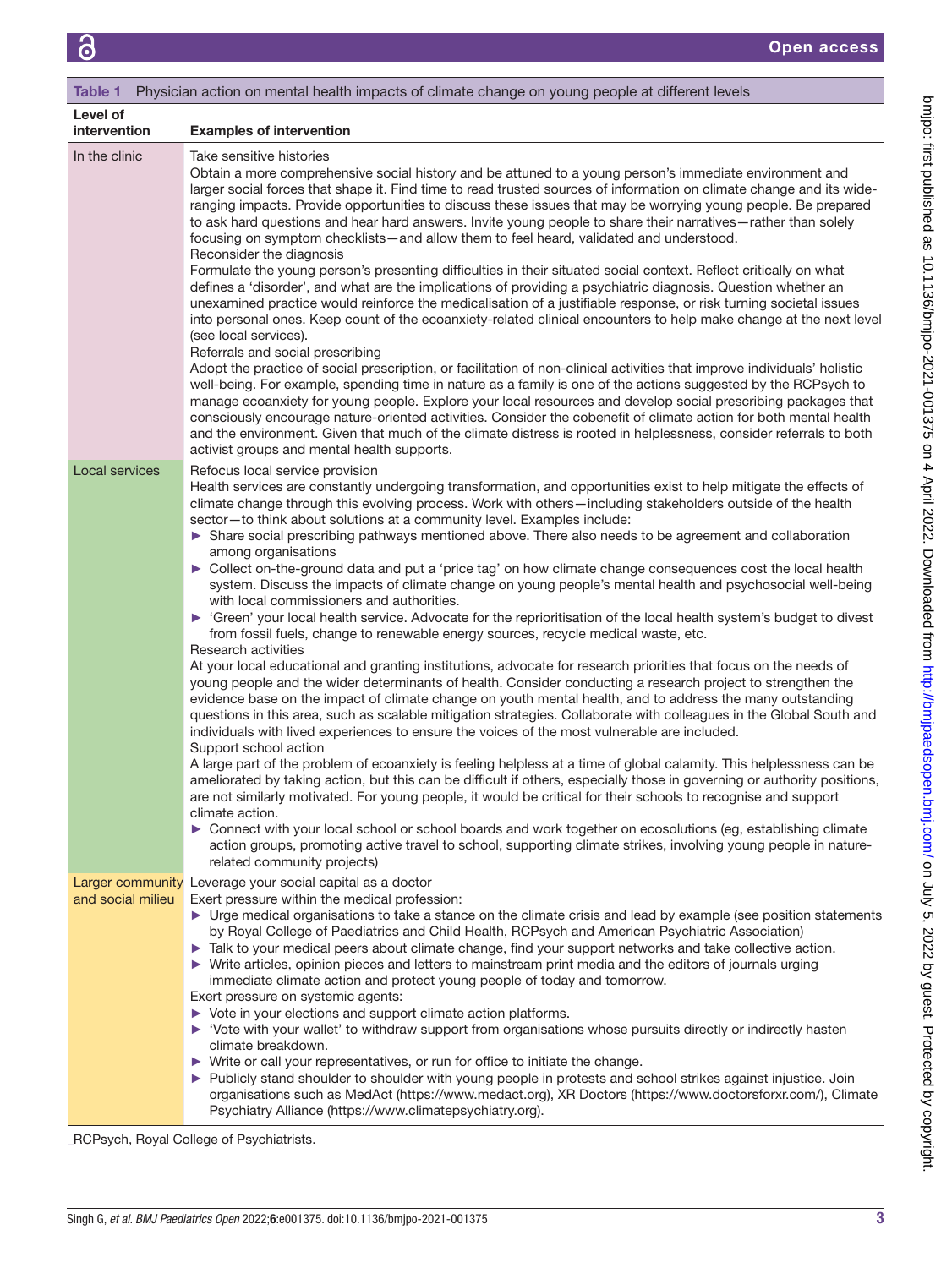benefits of lowered carbon emissions.<sup>19 20</sup> But while there is general agreement about the need for high-level policy change to prevent unmanageable climate change, it is much less clear what individual clinicians can do to contribute to this process. Adapting the author's work in the area of poverty and deprivation, $21$  we propose a framework to fill this vacuum and to promote climate activism within the medical community (see [table](#page-2-0) 1).

By no means intended to be exhaustive or prescriptive, [table](#page-2-0) 1 is very much seen as a starting point; a place from which others are encouraged to develop tools that will allow clinicians around the world to respond tangibly and meaningfully to the climate emergency.

#### A MORAL COMMUNITY FOR THE 21ST CENTURY

The UK General Medical Council publishes a guiding document called the Duties of a Doctor, widely taken as the gold standard on good clinical care. $22$  It states that 'patients must be able to trust doctors with their lives and health' and that we must 'take prompt action if you think that patient safety, dignity or comfort is being compromised'. How do we reconcile these duties with the scientific consensus that our climate is rapidly approaching a threshold beyond which there will be major and irreversible changes, some of which are already playing out as catastrophic health outcomes globally?

What emerges from applying a social lens to the climate crisis is the understanding that this is a question of medical justice. Much as climate justice aims to reveal the unequal spread of the climate crisis across populations, medical justice acknowledges the complicated world beyond the walls of our clinics. A social lens teaches us that health cannot be separated from wider social, economic and political factors. If our social and economic system is harming our patients, we have a responsibility to diagnose and treat that problem too.

Imbalances in power, rapacious resource extraction, and a global economy that privileges commodity production and consumption have led to a system that is making our planet and our patients sick—and climate anxiety is an understandable response. Failing to take the courageous social stance would be a failure to take action in the interest of patient health and well-being.

Action on climate change is a prescription for improved health and equity. But this is not a job to leave to politicians and leaders. Health professionals have a role too. The history of social change and activism tells us just this: it is the cumulative power of the often small but brave acts of a large number of ordinary people that has made all the difference. But as our patients' illnesses only too well remind us, we have no time to lose. The time to act is now.

#### Twitter Guddi Singh [@DrGuddiSingh](https://twitter.com/DrGuddiSingh)

Contributors GS conceived of the article and wrote the first outline. SX and GS wrote the first drafts. FP-S subsequently edited and added to further drafts. The table was designed and written by GS.

Funding The authors have not declared a specific grant for this research from any funding agency in the public, commercial or not-for-profit sectors.

Competing interests None declared.

Patient consent for publication Not applicable.

Provenance and peer review Commissioned; externally peer reviewed.

Open access This is an open access article distributed in accordance with the Creative Commons Attribution Non Commercial (CC BY-NC 4.0) license, which permits others to distribute, remix, adapt, build upon this work non-commercially, and license their derivative works on different terms, provided the original work is properly cited, appropriate credit is given, any changes made indicated, and the use is non-commercial. See:<http://creativecommons.org/licenses/by-nc/4.0/>.

#### ORCID iD

Guddi Singh <http://orcid.org/0000-0003-3263-393X>

#### **REFERENCES**

- <span id="page-3-4"></span>1 Crandon TJ, Scott JG, Charlson FJ, *et al*. A social–ecological perspective on climate anxiety in children and adolescents. *[Nat Clim](http://dx.doi.org/10.1038/s41558-021-01251-y)  [Chang](http://dx.doi.org/10.1038/s41558-021-01251-y)* 2022;12:123–31.
- <span id="page-3-0"></span>2 Clayton Whitmore-Williams S, Manning C, Krygsman K. *Mental health and our changing climate: impacts, implications and guidance*. Washington, D.C.: American Psychological Association and ecoAmerica, 2017.
- <span id="page-3-6"></span>3 Royal College of Psychiatrists. *Position Statement PS03/21: Our planet's climate and ecological emergency*, 2021.
- 4 Royal College of Paediatrics and Child Health. *The impact of climate change on global child health - position statement*, 2021.
- <span id="page-3-1"></span>5 Romanello M, McGushin A, Di Napoli C, *et al*. The 2021 report of the Lancet countdown on health and climate change: code red for a healthy future. *[Lancet](http://dx.doi.org/10.1016/S0140-6736(21)01787-6)* 2021;398:1619–62.
- <span id="page-3-2"></span>6 Charlson F, Ali S, Benmarhnia T, *et al*. Climate change and mental health: a scoping review. *[Int J Environ Res Public Health](http://dx.doi.org/10.3390/ijerph18094486)* 2021;18:4486.
- <span id="page-3-3"></span>7 Albrecht G, Sartore G-M, Connor L, *et al*. Solastalgia: the distress caused by environmental change. *[Australas Psychiatry](http://dx.doi.org/10.1080/10398560701701288)* 2007;15 Suppl 1:S95–8.
- 8 Panu P. Anxiety and the ecological crisis: an analysis of Eco-Anxiety and climate anxiety. *[Sustainability](http://dx.doi.org/10.3390/su12197836)*2020;12:7836.
- Ojala M. How do children cope with global climate change? coping strategies, engagement, and well-being. *[J Environ Psychol](http://dx.doi.org/10.1016/j.jenvp.2012.02.004)* 2012;32:225–33.
- <span id="page-3-5"></span>10 Royal College of Psychiatrists. The climate crisis is taking a Toll on the mental health of children and young people, 2020. Available: [https://www.rcpsych.ac.uk/news-and-features/latest-news/detail/](https://www.rcpsych.ac.uk/news-and-features/latest-news/detail/2020/11/20/the-climate-crisis-is-taking-a-toll-on-the-mental-health-of-children-and-young-people) [2020/11/20/the-climate-crisis-is-taking-a-toll-on-the-mental-health](https://www.rcpsych.ac.uk/news-and-features/latest-news/detail/2020/11/20/the-climate-crisis-is-taking-a-toll-on-the-mental-health-of-children-and-young-people)[of-children-and-young-people](https://www.rcpsych.ac.uk/news-and-features/latest-news/detail/2020/11/20/the-climate-crisis-is-taking-a-toll-on-the-mental-health-of-children-and-young-people) [Accessed 01 Feb 2022].
- 11 Ingle HE, Mikulewicz M. Mental health and climate change: tackling invisible injustice. *[Lancet Planet Health](http://dx.doi.org/10.1016/S2542-5196(20)30081-4)* 2020;4:e128–30.
- <span id="page-3-7"></span>12 United Nations Department of Economic and Social Affairs. Population dynamics, 2019. Available: [https://population.un.org/](https://population.un.org/wpp/Graphs/DemographicProfiles/1500) [wpp/Graphs/DemographicProfiles/1500](https://population.un.org/wpp/Graphs/DemographicProfiles/1500) [Accessed 03 Jan 2022].
- <span id="page-3-8"></span>13 Greenpeace. Not voiceless, but unheard – meet the youth activists who went to COP26 on the rainbow Warrior, 2021. Available: [https://](https://www.greenpeace.org.uk/news/not-voiceless-but-unheard-meet-the-youth-activists-cop26-glasgow-rainbow-warrior/) [www.greenpeace.org.uk/news/not-voiceless-but-unheard-meet-the](https://www.greenpeace.org.uk/news/not-voiceless-but-unheard-meet-the-youth-activists-cop26-glasgow-rainbow-warrior/)[youth-activists-cop26-glasgow-rainbow-warrior/](https://www.greenpeace.org.uk/news/not-voiceless-but-unheard-meet-the-youth-activists-cop26-glasgow-rainbow-warrior/) [Accessed 03 Jan 2022].
- <span id="page-3-9"></span>14 Hickman C, Marks E, Pihkala P, *et al*. Climate anxiety in children and young people and their beliefs about government responses to climate change: a global survey. *[Lancet Planet Health](http://dx.doi.org/10.1016/S2542-5196(21)00278-3)* 2021;5:e863–73.
- <span id="page-3-10"></span>15 Doherty TJ. Individual impacts and resilience. In: Clayton S, Manning C, eds. *Psychology and climate change: academic press*, 2018: 245–66.
- <span id="page-3-11"></span>16 Baudon P, Jachens L. A scoping review of interventions for the treatment of Eco-Anxiety. *[Int J Environ Res Public Health](http://dx.doi.org/10.3390/ijerph18189636)* 2021;18:9636.
- 17 Hasbach PH. Therapy in the face of climate change. *[Ecopsychology](http://dx.doi.org/10.1089/eco.2015.0018)* 2015;7:205–10.
- 18 Koger SM, Leslie KE, Hayes ED. Climate change: psychological solutions and strategies for change. *[Ecopsychology](http://dx.doi.org/10.1089/eco.2011.0041)* 2011;3:227–35.
- <span id="page-3-12"></span>19 British Medical Association. *Climate change and sustainability: the health service and net zero*, 2020.
- 20 American Psychiatric Association. Climate change and mental health connections. Available: [https://www.psychiatry.org/patients-families/](https://www.psychiatry.org/patients-families/climate-change-and-mental-health-connections) [climate-change-and-mental-health-connections](https://www.psychiatry.org/patients-families/climate-change-and-mental-health-connections) [Accessed 04 Mar 2022].